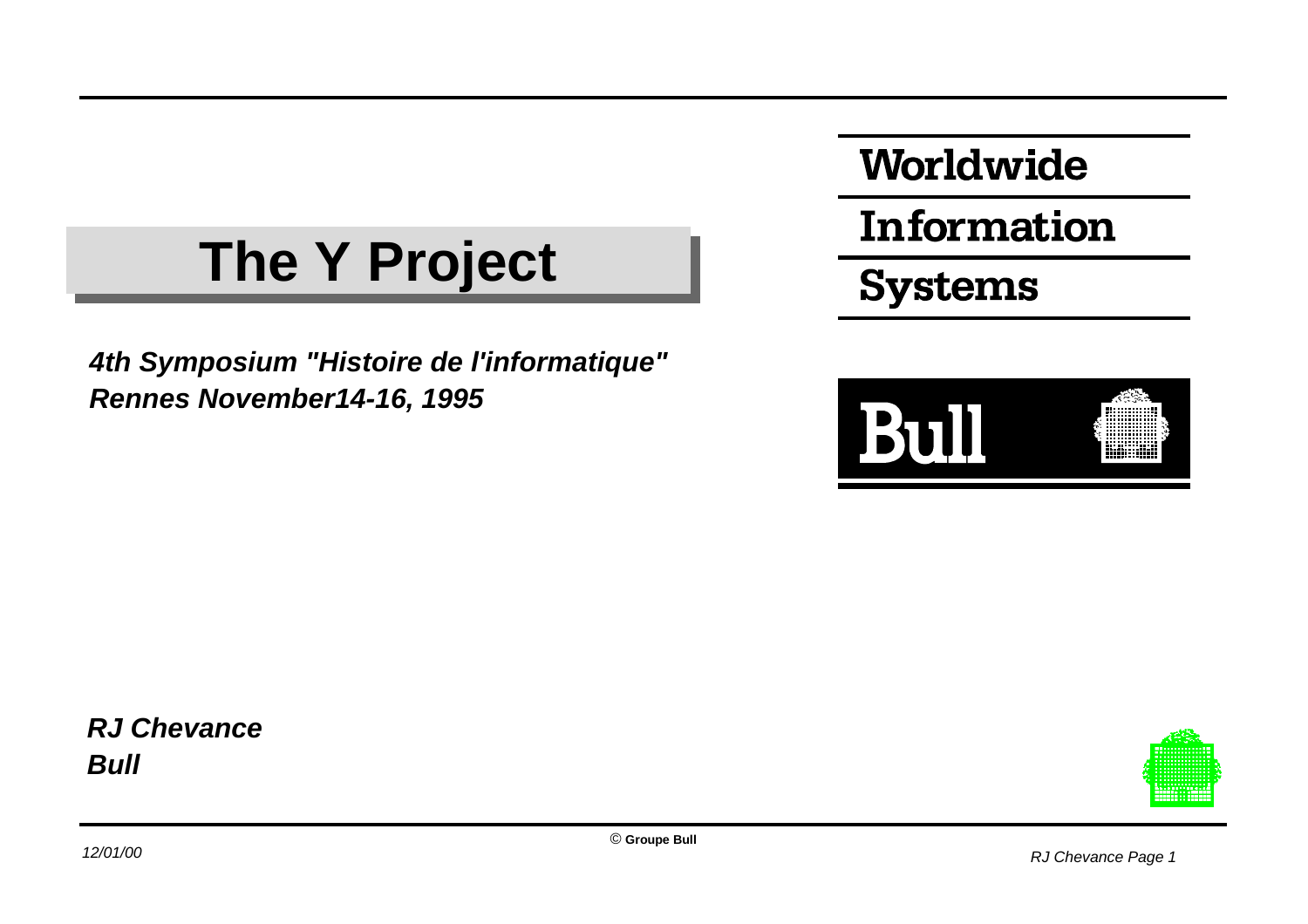# **Agenda Agenda**

- **Context of the project**
- **Genesis of the architecture**
	- $\Omega$ **Architectural Principles**
	- $\bigcirc$ **Capability Based Addressing**
	- $\bigcirc$ **Address Space Management**
	- $\Omega$ **Instruction Set Architecture**
	- $\Omega$ **Hardware Architecture**
- **People**
- **Epilog**

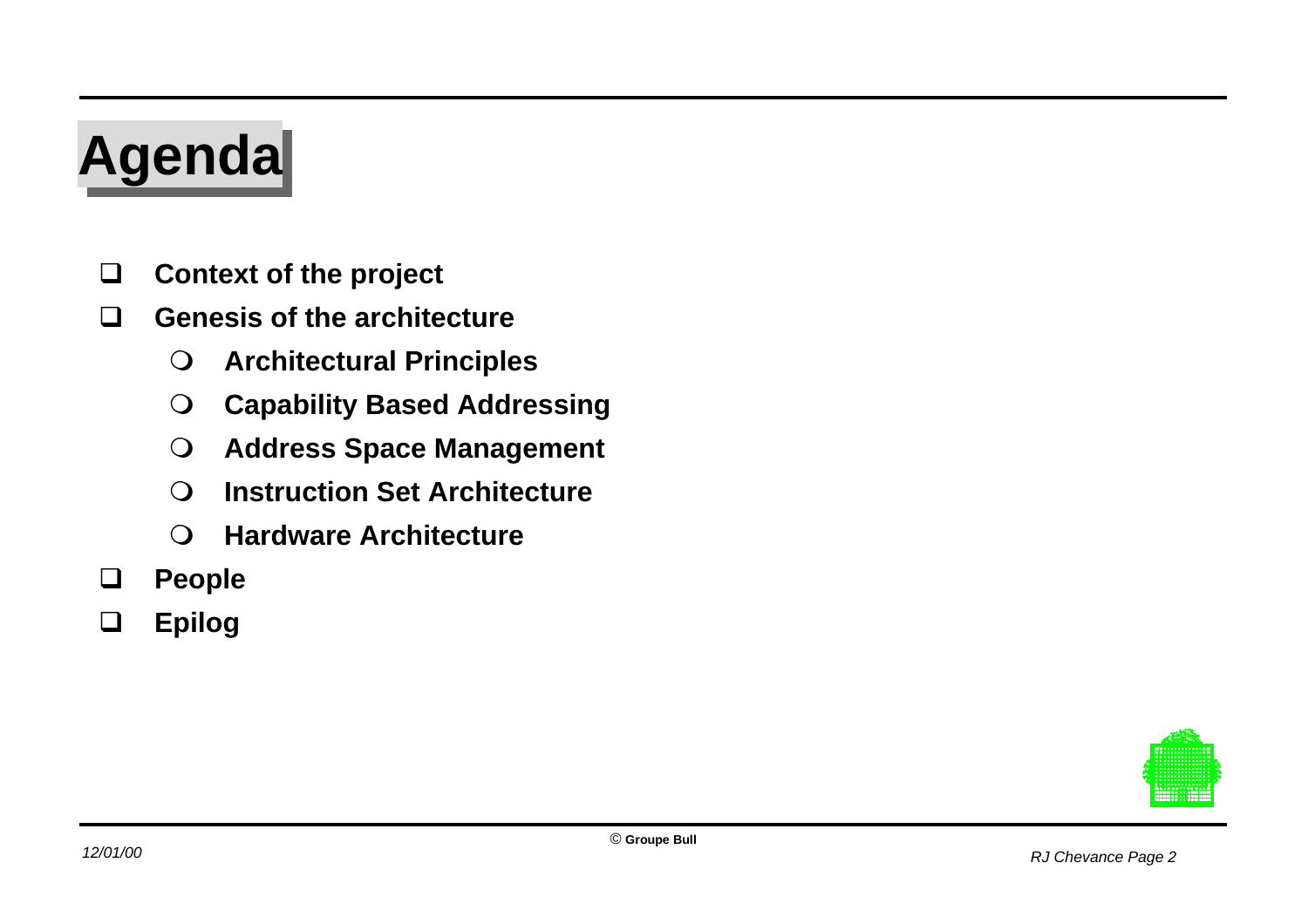## **Context of the Project**

- $\Box$  In parallel with the UNIDATA agreement (development of the X Line), launch by the end of 1972 at CII of a study group in charge of the definition of a new product line, dubbed Y Line, to be shipped in the early 80's
- $\Box$  Y Line aimed at the convergence of incompatible product lines. Rumors about IBM's FS project (discontinued compatibility with S/370)
- **Requirements**
	- $\Omega$ **Protection and Security**
	- $\Omega$ **Policy and Mechanism Separation**
	- $\bigcirc$ **Minimizing complexity of the development of Operating Systems**
	- $\Omega$ **Architecture Longevity**
	- $\Omega$ **Software Portability**
	- $\Omega$ **Symmetric Multiprocessor**
	- $\bigcirc$ **Management of Very Large Data Sets**
- Launch of a common study group within UNIDATA in 1974

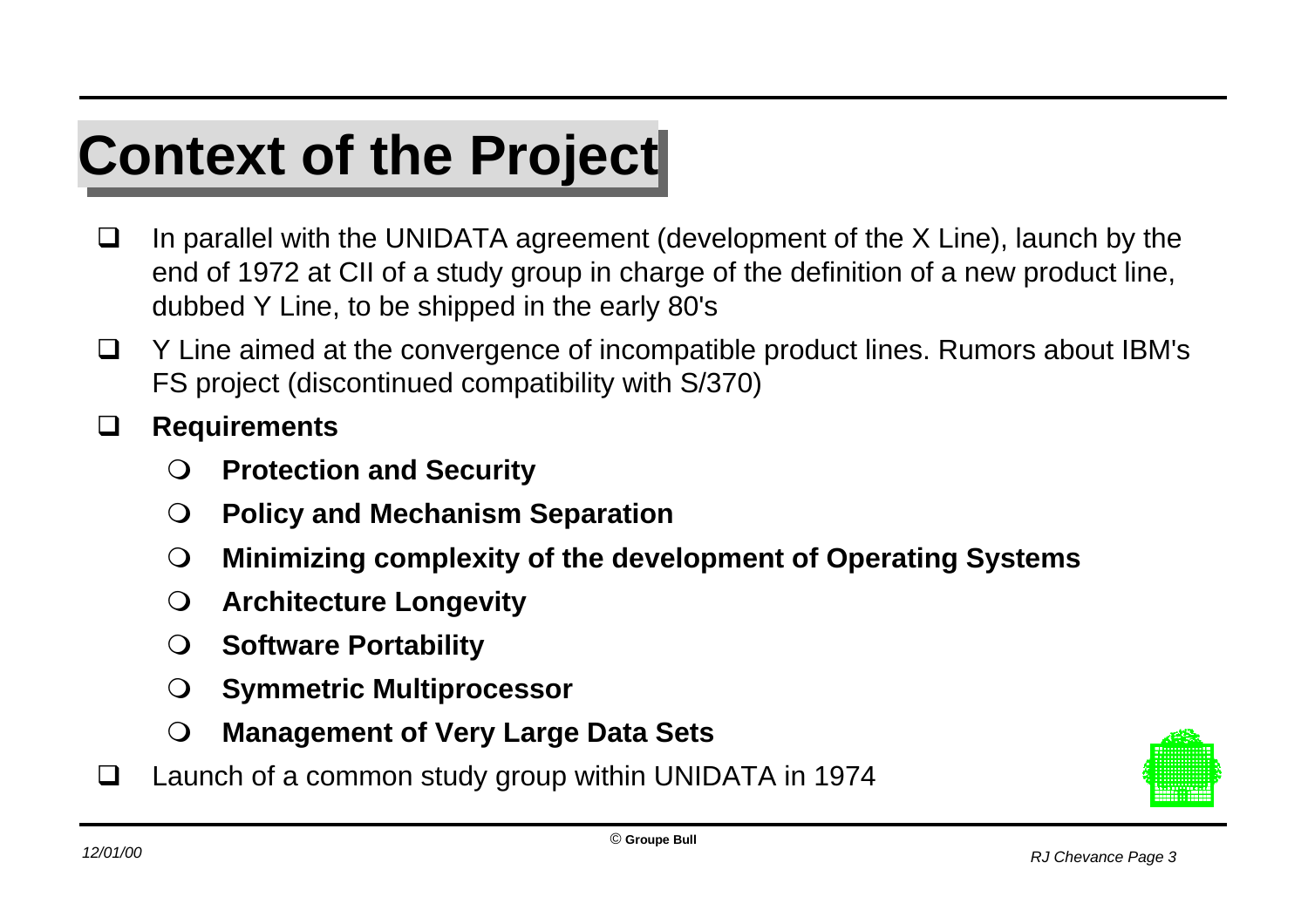## **Genesis of the Architecture**

- $\Box$  Choice between two approaches to relax the strict binary compatibility constraint:
	- $\Omega$ Virtual Machine (i.e. CP/CMS)
	- $\Omega$ Abstract Machine
- $\Box$  Virtual Machine no longer considered (perpetuation of the limitations of the base architecture)
- Abstract Machine selected MULTICS was the first architectural model considered:
	- $\Omega$  Unique Addressing Space (one level store): files mapped in the addressing space
	- $\Omega$ Dynamic Linkage Editor
- $\Box$  Difficulties faced with this first approach:
	- $\Omega$ Structuring the addressing space
	- $\Omega$ Protection
- $\Box$  New approach then considered: capability-based architecture

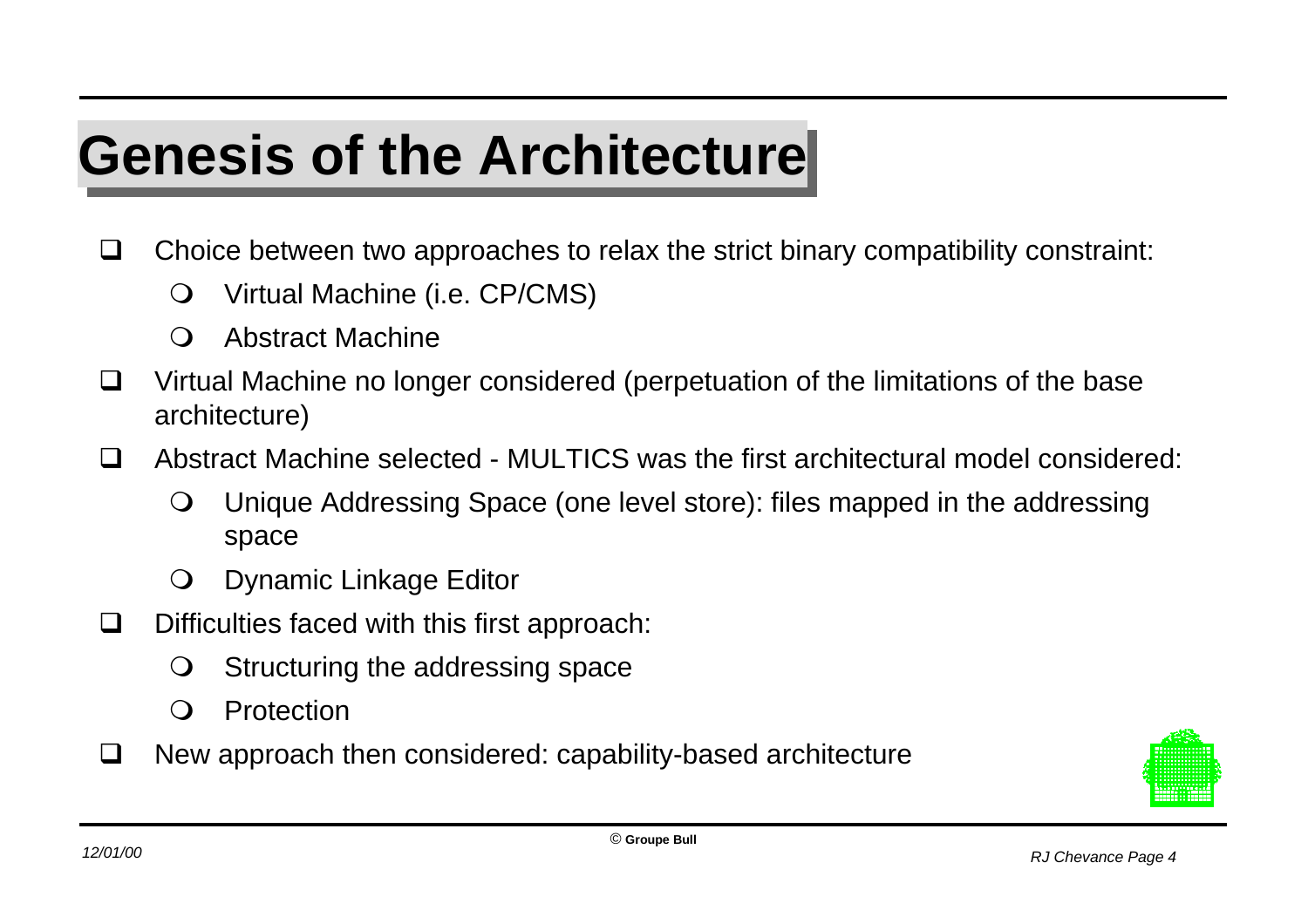## **Architectural Principles Architectural Principles**

- □ Unique Virtual Space and Single Level with 64 bits addresses
- $\Box$  Addressing Space structured as  $2^{32}$  "data sets", of up to  $2^{32}$  bytes each
- $\Box$  Concept of segment (window): unit of addressing and protection interpreted by the hardware but managed by the system software
- $\Box$  Symbolic naming of all objects, flexible organization of the name space (organization not defined up front)
- □ Capability-based addressing
- $\Box$  Partition principle (i.e. "tag" approach rejected, capabilities contained within specific segments)
- $\Box$  Two level architecture
	- $\Omega$ Base Architecture (capability-based addressing)
	- $\Omega$  Virtual Architecture (Instruction Set Architecture built on top of the base architecture)
- $\Box$  Object-oriented system software

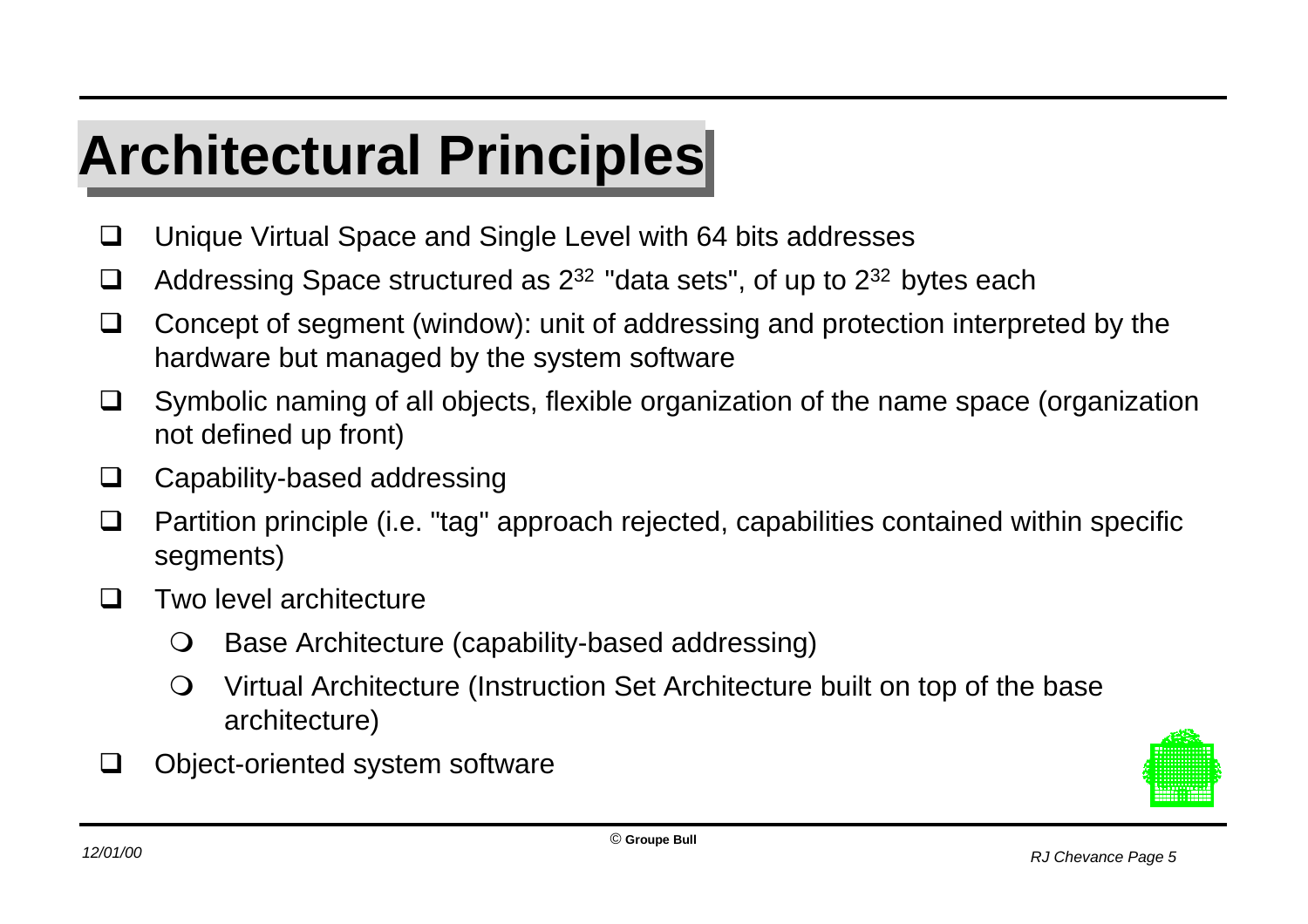## **Capability-based Addressing Capability-based Addressing**

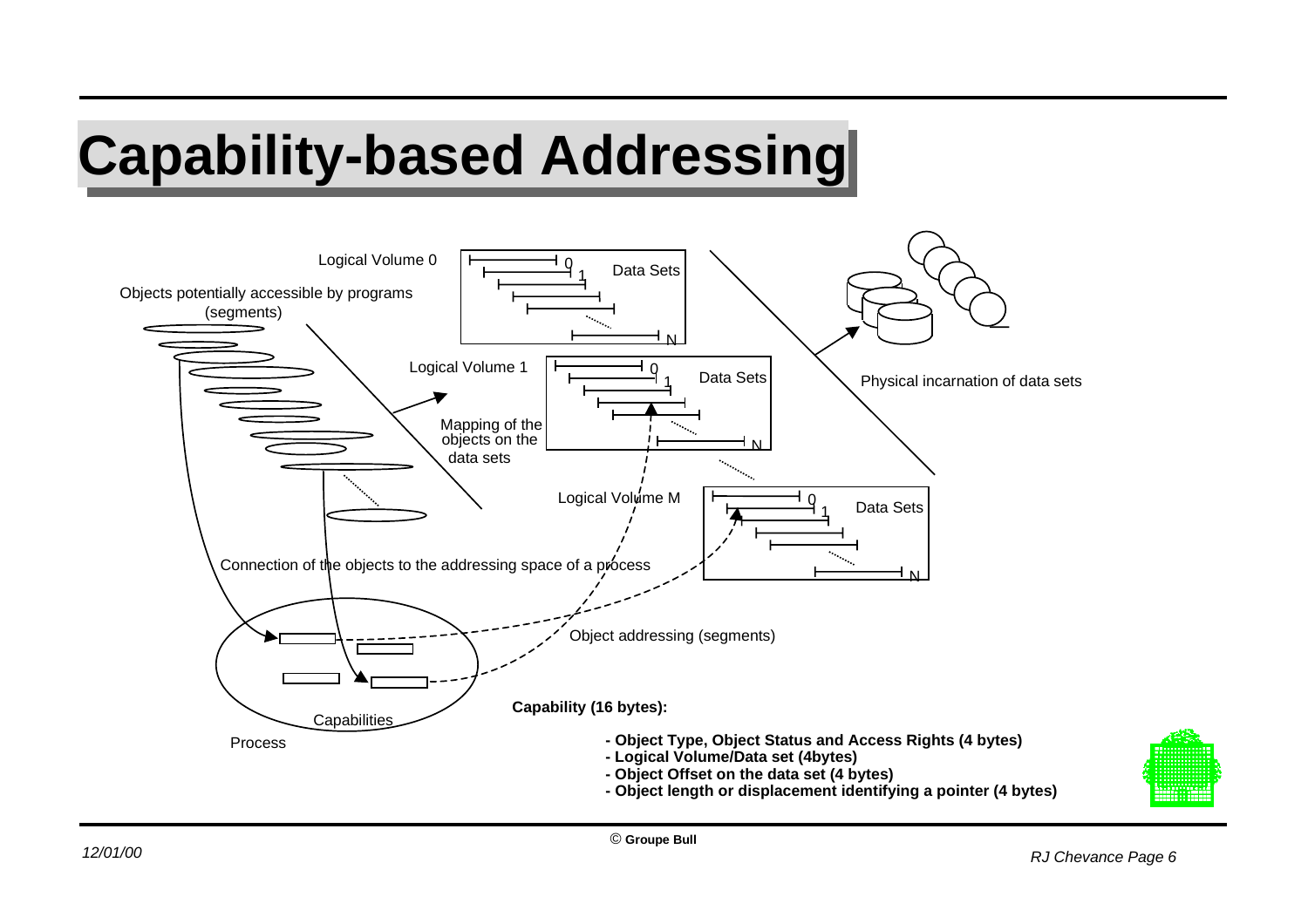## **Addressing Space Management Addressing Space Management**

- $\Box$  Mapping of the object names into capabilities managed by system software. Due to the policy/mechanism separation, this mapping may have multiple variations (e.g. the classical Multics/Unix hierarchical style was just a specific case)
- $\Box$  Addressing space of a process defined by its associated set of capabilities
- $\Box$  Dynamic link edit and de-linking
- $\Box$  Virtual address mapping
	- $\bigcirc$  Inefficiency of the "classical" scheme of capability-based architectures (indirection through a Master Object Table)
	- $\Omega$  Choice to specialize data sets: data set 0 of logical volume 0 describes the mapping of all logical volumes and data set 0 of each logical volume décribes the mapping of the data sets it contains onto this logical volume
	- $\bigcirc$  Concepts of segment and data set only known at processor level (protection) and memory hierarchy managed in terms of addresses on logical volumes (i.e. levels of intermediate memories are just caches of the latest level)
- $\Box$  Communications based upon the concept of ports

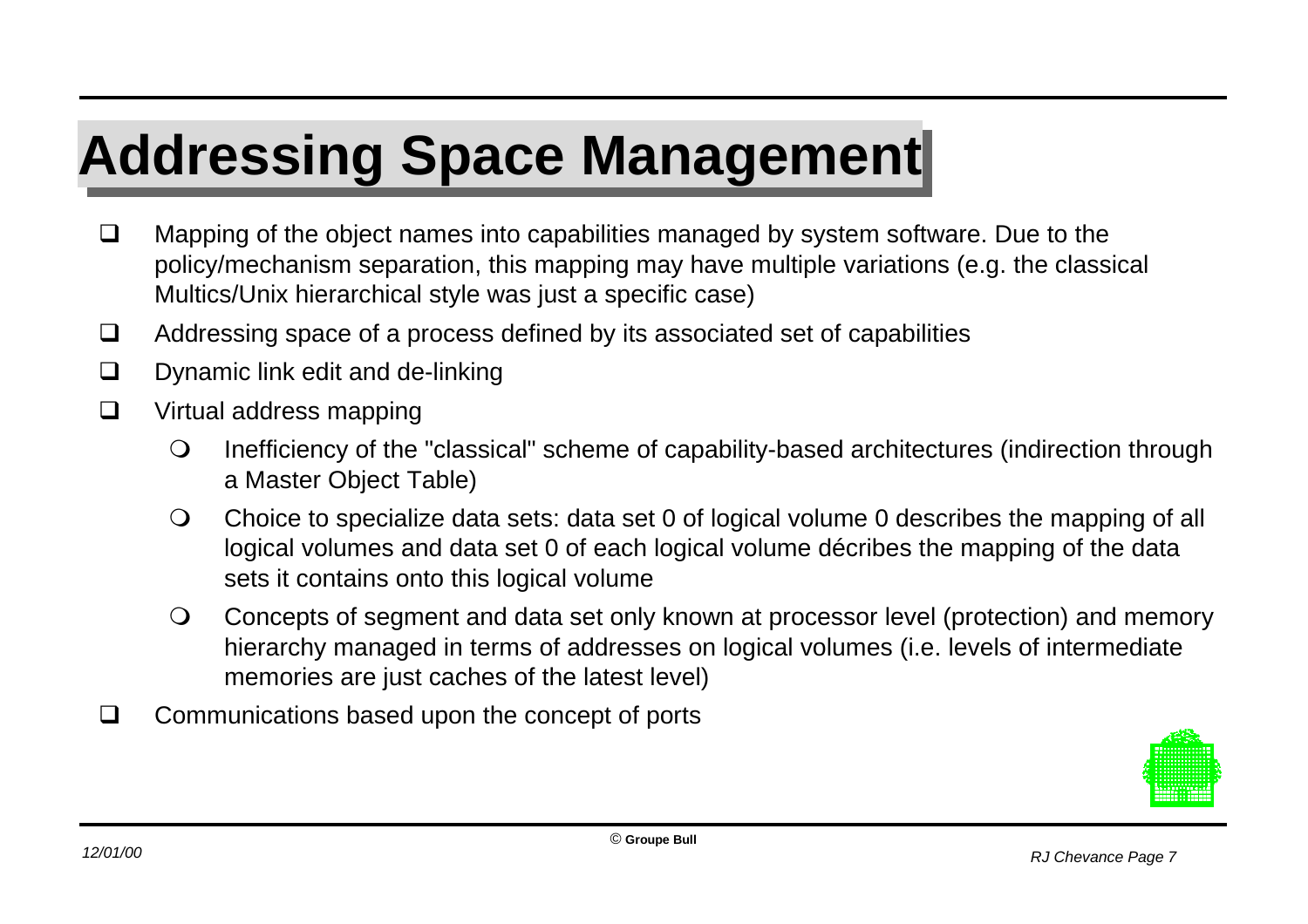#### **Instruction Set Architecture**

- $\Box$  Concept of virtual architectures supported by the common base architecture
- □ High Level Language machine (HLL Machine) based upon PL/1



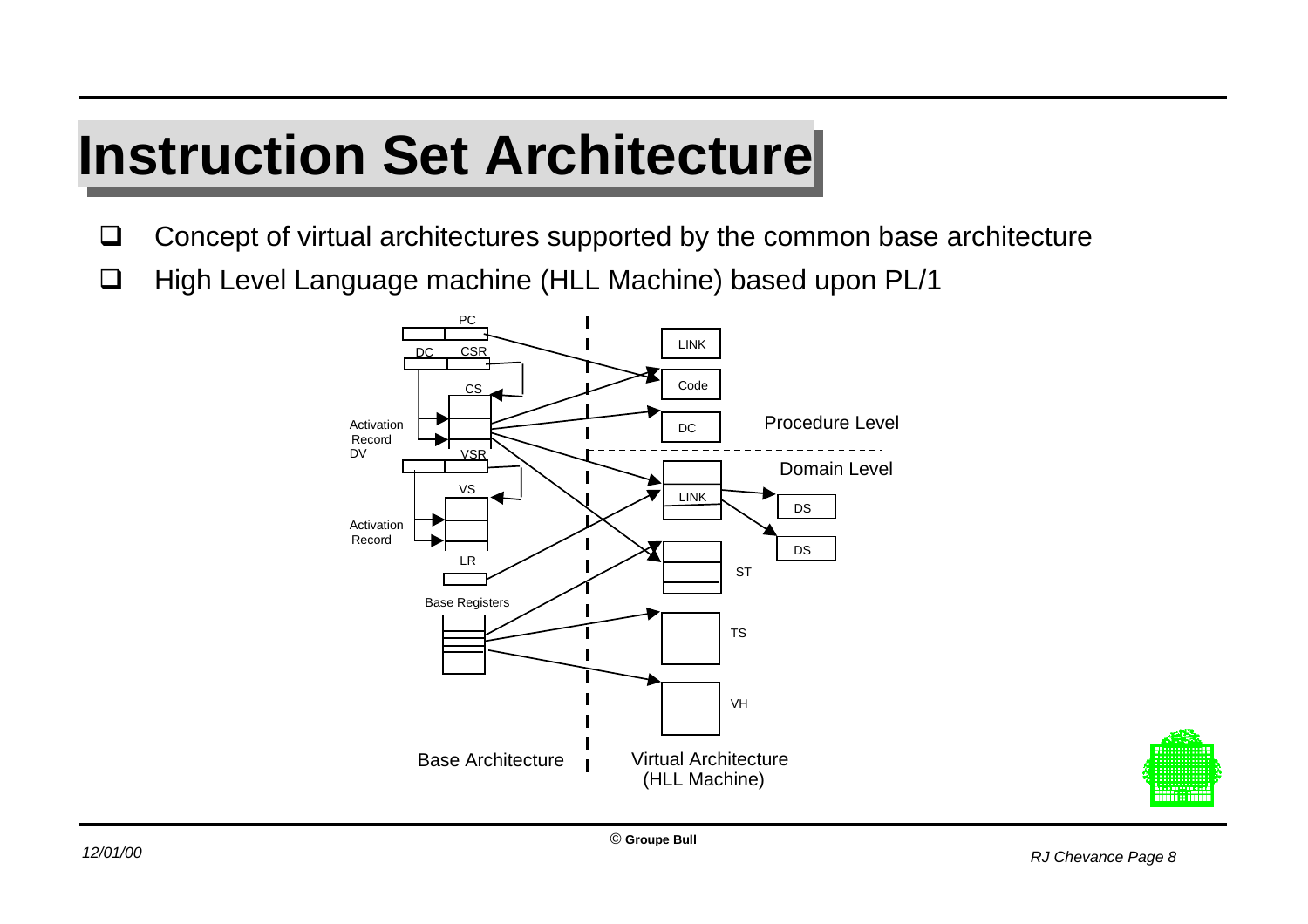## **Hardware Architecture**

- $\Box$  Preliminary studies centered around memory hierarchy (basic hypothesis of the architecture)
- $\Box$  Analysis concerning the choice of the latest level of the memory hierachy (i.e. where the objects reside) e.g. cartridge libraries such as the IBM 3850
- □ Study of cache coherency protocols in SMP environment. Directory-based protocol patented by L. CENSIER/P. FEAUTRIER
- $\Box$  Architecture simulations not started
- $\Box$  Simplification of process states:
	- $\bigcirc$  Virtually active (i.e. running or waiting for an hardware resource such as processor or a miss in memory hierachy)
	- $\Omega$ Waiting for a logical resource

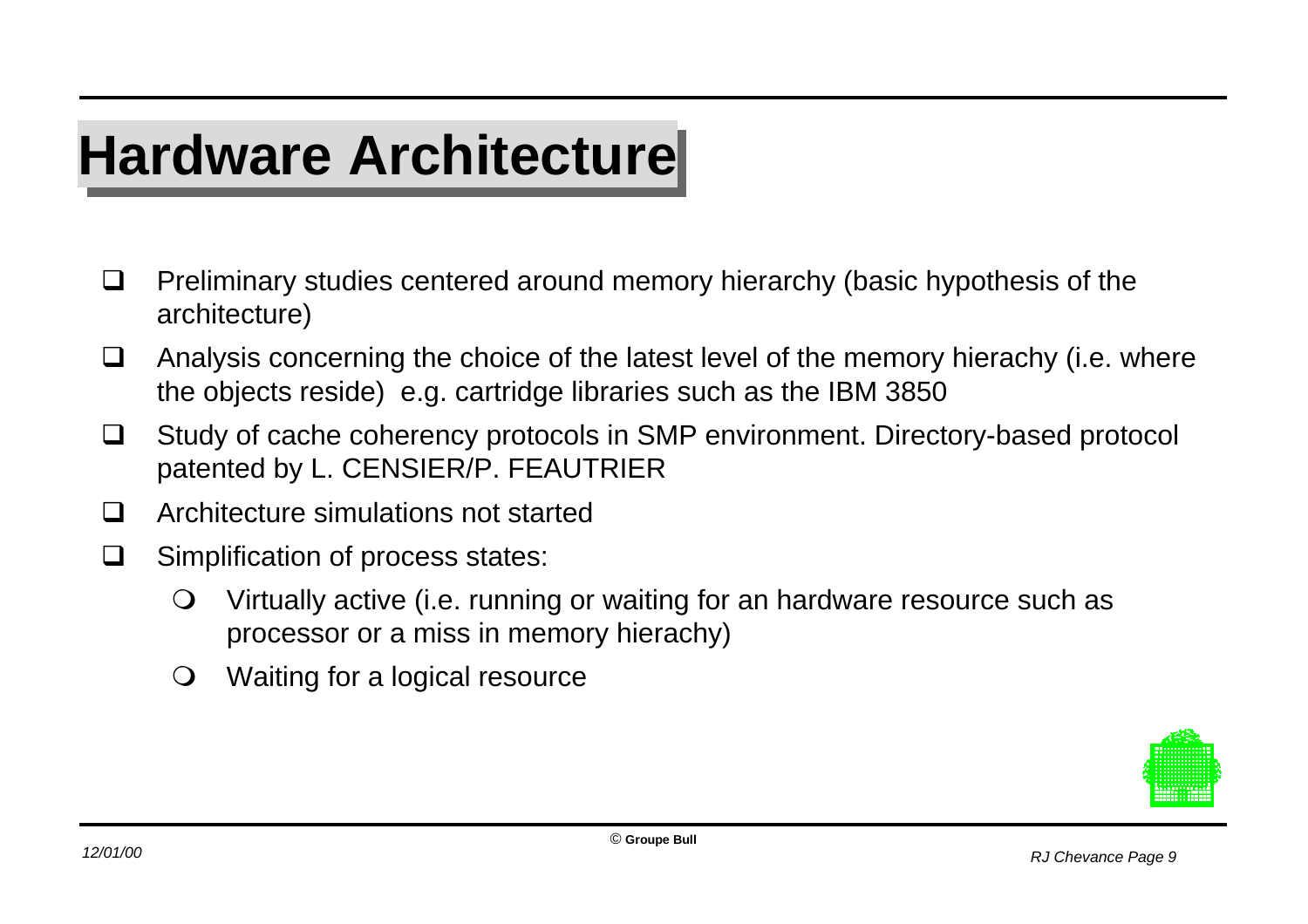## **Actors Actors**

- $\Box$  Studies of the Y project were software-oriented. Y team under the management of Denis DERVILLE within the System Software Division headed by Claude BOULLE
- □ Georges LEPICARD, reporting to François SALLE Technical Director, participated to the study
- Architecture leaders: René J CHEVANCE and Jean Louis MANSION
- □ Software team headed by Jean Louis MANSION: Jean Pierre ARMISEN, Jean Louis DUCHENE, Gérard MION, Michel PONTACQ, Jean Paul RISSEN and Richard WATREMEZ. Claude KAISER: consultant about addressing
- □ Study of the virtual manachine (HLL Machine) headed by René J CHEVANCE: Gérard BATTAREL and Thierry HEIDET
- □ Hardware studies: Lucien CENSIER, with Paul FEAUTRIER consultant and participation from Alice RECOQUE
- $\Box$  In the second half of 1974, UNIDATA partners (Philips and Siemens) have been associated to the study